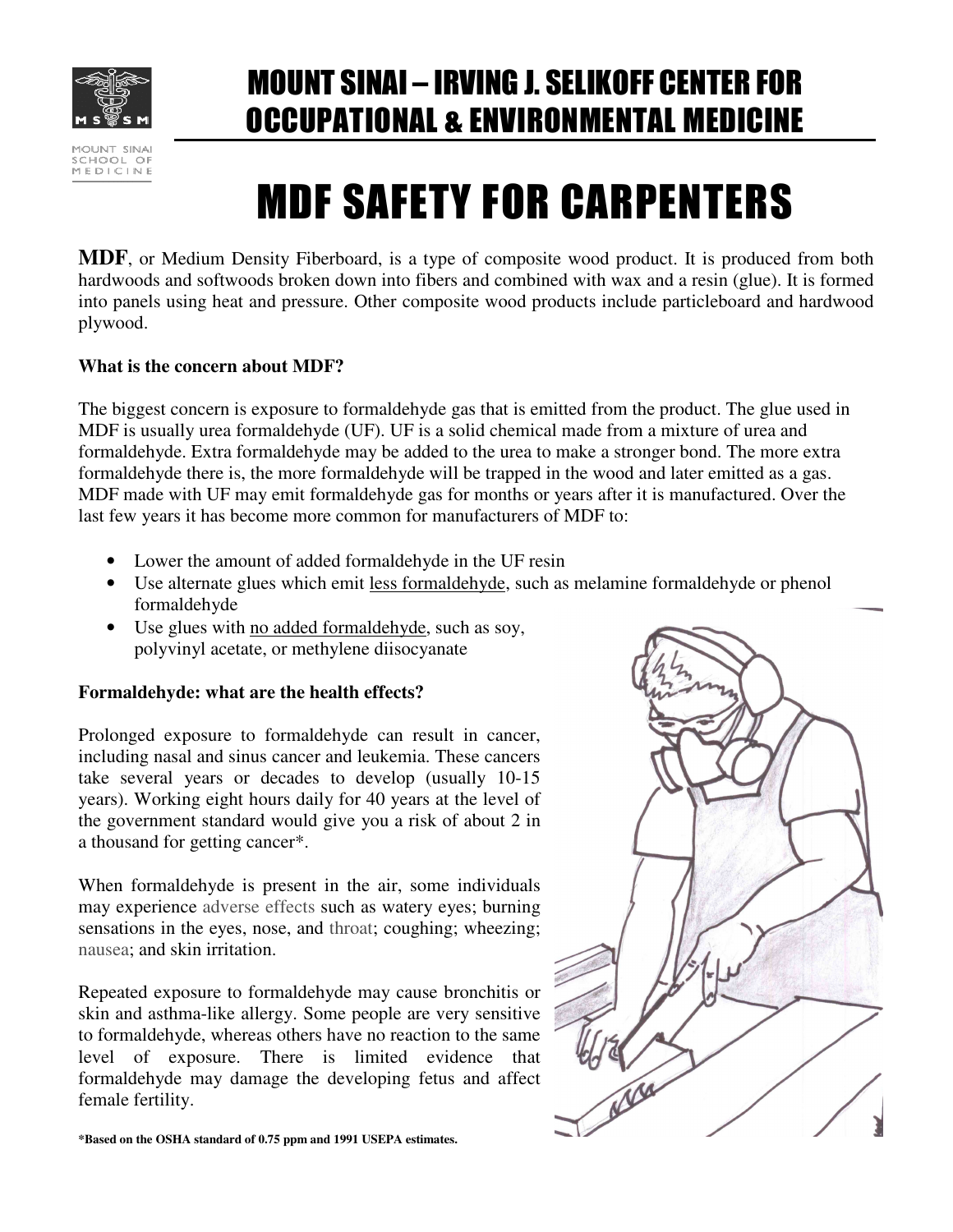# **Wood dust: what are the health effects?**

Wood dust, especially from hardwood, causes nasal and sinus cancer in woodworkers. Some of the species known to cause cancer include the hardwoods oak, mahogany, beech, walnut, birch, elm and ash. As with formaldehyde, these cancers take years to develop and generally require significant, ongoing exposure for a long period of time.

Wood dust particles tend to settle mostly in the upper airways where they are trapped and can cause eye irritation, nasal dryness or irritation, prolonged colds, nose bleeding and obstruction, sneezing, sinusitis and headaches. Some particles may penetrate deep into the respiratory track causing asthma, chronic bronchitis and hypersensitivity pneumonia.

Skin rash and irritation is the most common health hazard associated with wood dust. It can be caused by abrasion, chemical irritation or by an allergic mechanism known as sensitization. Workers who become sensitized can get more and more sensitive to small amounts of dust over time.

# **Urea formaldehyde and other resins: what are the health effects?**

Urea formaldehyde is a solid substance that has the potential to cause asthma and skin allergies. The dust from other glues may also have irritating or sensitizing properties. However, there is little documentation on whether sanding or cutting material made from these resins has actually resulted in health effects from the resins, alone.

#### **What kind of formaldehyde exposures are carpenters expected to get?**

Exposures to formaldehyde gas from MDF will vary greatly depending on the amount and effectiveness of ventilation, personal protection (such as respirator use), process (sanding emits more dust than sawing), type of tools (power tools generate more dust than manual tools), type of adhesive (UF is much worse than melamine or phenol-formaldehyde), environmental conditions (high humidity and moisture causes UF to break down into formaldehyde gas), the amount of free formaldehyde in the product, and the amount and hours of the work performed.

Most studies on workers' exposure to formaldehyde from wood paneling have been done in manufacturing plants. We did not find studies of formaldehyde exposures of carpenters working with MDF in the field. Here are some numbers to put exposures in perspective. The effect of ventilation can be seen in a recent study of Federal Emergency Management Agency (FEMA) trailers which found average formaldehyde levels were ten times higher when there was no ventilation: 1.04 (closed up), 0.39 (air conditioned) and 0.09 ppm (windows open).

| Formaldehyde Levels (ppm) | <b>Description</b>                                        |
|---------------------------|-----------------------------------------------------------|
| $\vert 0.1 \vert$         | Level expected to cause symptoms in sensitive individuals |
| 0.75                      | OSHA worker exposure limit                                |
| $0.01 - 0.14$             | Sawing and sanding MDF in ventilated dust chamber         |
| $0.19 - 0.78$             | Sanding particleboard under laboratory conditions         |
| $\blacksquare$ 0.035-0.45 | Newly constructed, unoccupied home                        |
| Not detectable-0.6        | Buildings in which smoking is permitted                   |
| $\blacksquare$ 0.48–5.31  | Indoor air while cooking fish                             |
| 0.08                      | Urban background during heavy traffic                     |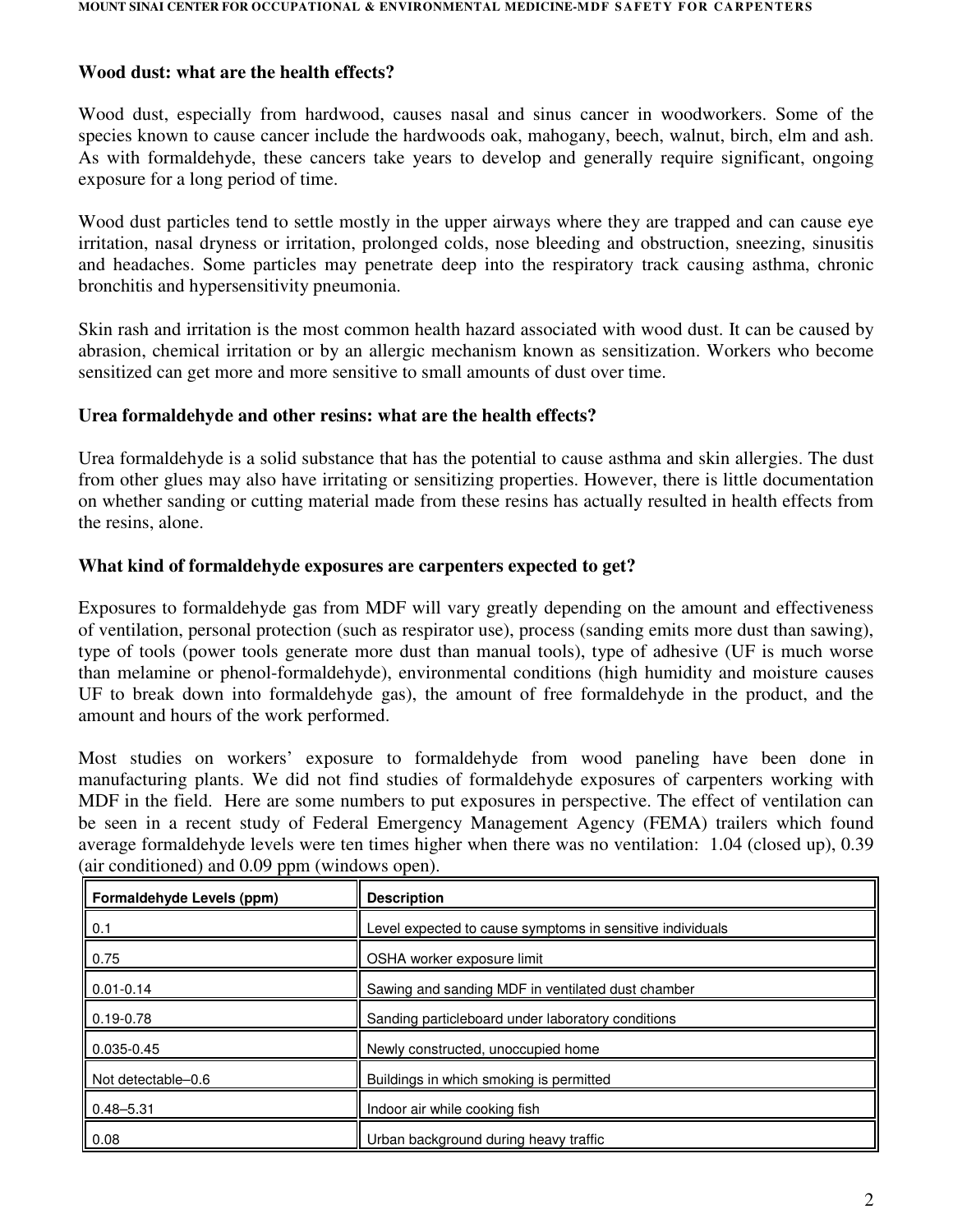# **What regulations are there on formaldehyde emissions from MDF?**

Despite rumors that MDF is banned in some countries, we did not find this to be so. Japan and the European Union have had MDF emission standards for years.

In 2007, the California Air Resources Board (CARB) issued regulations to cap formaldehyde emissions from composite panels used in finished consumer products. Like most emission standards, they are based on environmental concerns. Most U.S. manufacturers are following the CARB rules. Currently (Phase 1) they limit emissions from MDF to 0.21 ppm inside a special test chamber. By January 1, 2011 (Phase 2), the limit will drop to approximately half that amount (0.11 ppm) in all MDF except thin MDF (such as is used in the backing for laminate flooring). Phase 2 for thin MDF begins in January 2012. CARB also has limits for particleboard and hardwood plywood.

CARB also approves paneling with no added formaldehyde (NAF) and ultra-low emitting formaldehyde (ULEF).

CARB approved paneling and molding must have a product label or stamp. Retail stores should also be able to provide you with a unit label that contains this information. Most US and Canadian manufacturers and some offshore manufacturers are certifying their products sold nationally to comply with CARB. Lumber mills with this certification and fact sheets on their regulation can be viewed on CARB's website: http://www.arb.ca.gov/toxics/compwood/compwood.htm.

The USEPA published an Advanced Notice of Proposed Rulemaking on regulating formaldehyde emissions from pressed wood products under the Toxic Substances Control Act (TOSCA), in December 2008. U.S. Senate bill, S 1660, the Formaldehyde Standards for Composite Wood Products Act, would require the USEPA to adopt the CARB regulations nationally, under TOSCA. The USEPA is expected to revise their cancer and non-cancer risk estimates for formaldehyde by 2012.

# **What are the best practices for reducing my exposure to dust and formaldehyde from MDF?**

- o If feasible, use a safer product such as solid wood, composite panels with no added formaldehyde, or products with low formaldehyde emissions. Look for CARB certified MDF boards and molding with NAF, ULEF, Phase 1 or Phase 2 on the label (see above). Products designed for exterior use are likely to emit less formaldehyde, because they are made with moisture resistant phenolformaldehyde glue.
- o Use proper ventilation. The best ventilation, known as local exhaust ventilation, extracts dust and gases at the point of generation. It consists of a hood, duct, fan, filter and exhaust duct. It may be attached to the tool or table. *Remember that filters designed to trap wood dust will not necessarily capture gases, like formaldehyde*. There are exhaust systems that filter wood dust and vent the gas outside. If local exhaust is not available then use good room ventilation.
- o Keep dust levels down with good housekeeping. Keep the work area clean so you do not resuspend dust into the air while working. Never use compressed air to clean the work area or clothing, because it generates dust.
- o Use a respirator with cartridges approved for dust and formaldehyde. Respirators should not be used without a full respirator program, which includes training on proper use and fit-testing.
- o Good hygiene includes washing whenever you get dirty, and shower and launder clothes at the end of the day.